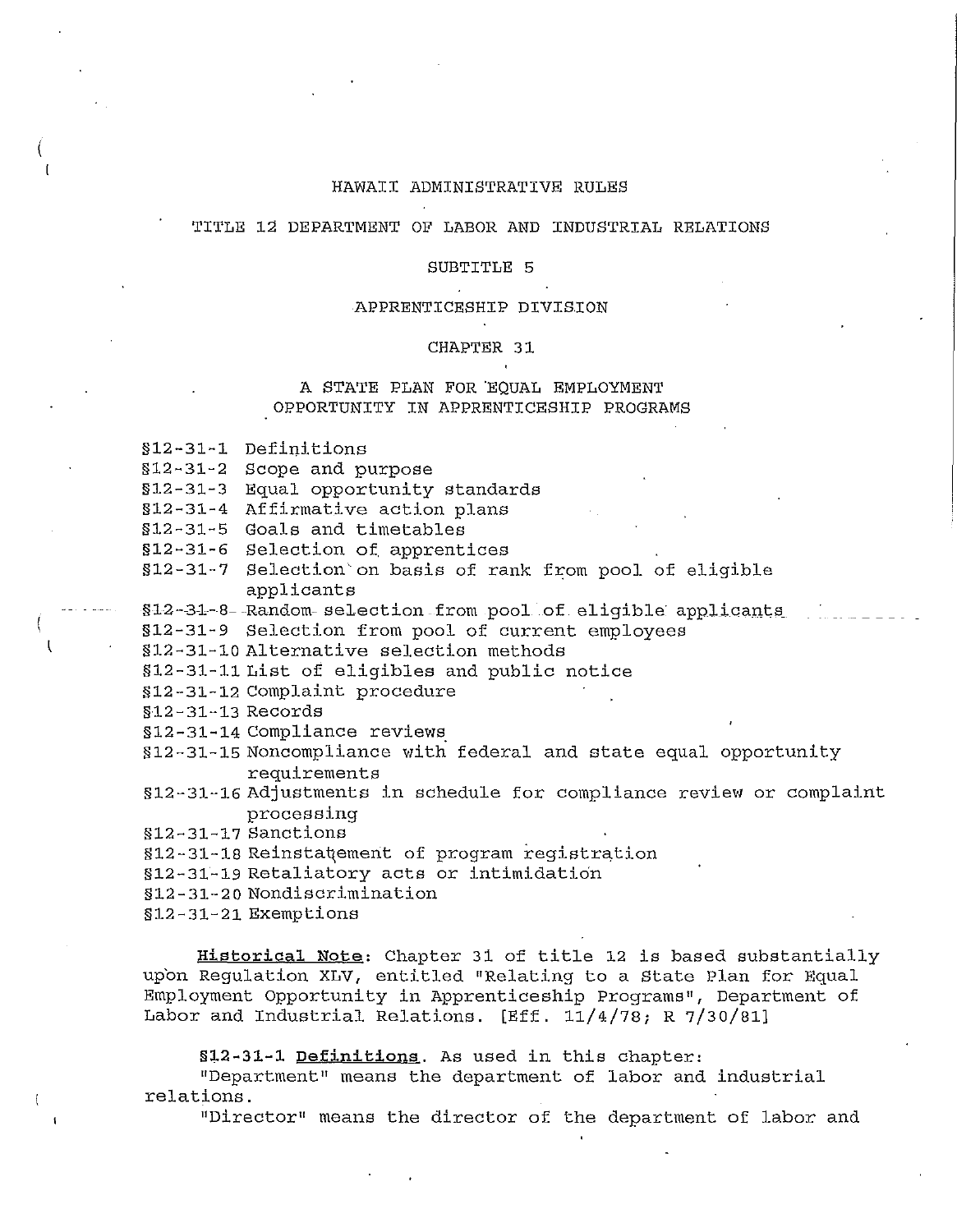industrial relations.

"Employer" means any person or organization employing an apprentice whether or not such person or organization is a party to an apprenticeship agreement with the apprentice.

 $\iota^{\vee}$ 

"Minority", as used in Title 29, CFR 30, includes Blacks not Hispanic, American Indian or Alaskan Native, Asian or Pacific Islander, and Hispanic (including Latin Americans, Mexican Americans, and Puerto Ricans).

"Secretary" means the Secretary of Labor, U.S. Department of Labor (USDOL), the Assistant Secretary of Labor for Employment and Training, USDOL, or any person specifically designated by either of them.

"Sponsor" means any person, corporation, association, committee, or organization operating an apprenticeship program and in whose name the program is approved and registered. [Eff. 7/30/81] (Auth: HRS §372-5) (Imp: HRS §372-2)

**§12-31-2 Scope and purpose ..** (a) This chapter sets forth the state plan for equal employment opportunity in apprenticeship programs which are registered with the department in accordance with chapter 372, Hawaii Revised Statutes, and chapter 30, title 12 Administrative Rules.

- (b) The purpose of this state plan is to:<br>(1) Promote equality of opportunity in any
- Promote equality of opportunity in apprenticeship programs by prohibiting discriminatory-practices as@cited in section 378-2, Hawaii Reviged Statutes; and
- (2) Require affirmative action to provide equal opportunity in such apprenticeship programs. [Eff. 7/30/81] (Auth: HRS §3 72-5) {\_Imp: HRS §372-5)

**§12-31-3 Equal opportunity standards.** (a) Each sponsor shall:<br>(1) Prohibit discriminatory practices, in accordance with

- Prohibit discriminatory practices, in accordance with section 378-2, Hawaii Revised Statutes, in the recruitment, selection, employment, and training of apprentices;
- (2) Uniformly apply apprenticeship standards, including, but not limited to, equality of wages, periodic advancement, promotion, assignment of work, job performance, rotation among all work processes of the trade, and imposition of penalties or other disciplinary action; and
- (3) Take affirmative action to provide equal opportunity in apprenticeship, including adoption of an affirmative action plan as required by this chapter.

(b) Each sponsor shall include in its standards-the following equal opportunity pledge;

"The reqruitment, selection, employment, and training of apprentices during their apprenticeship shall be without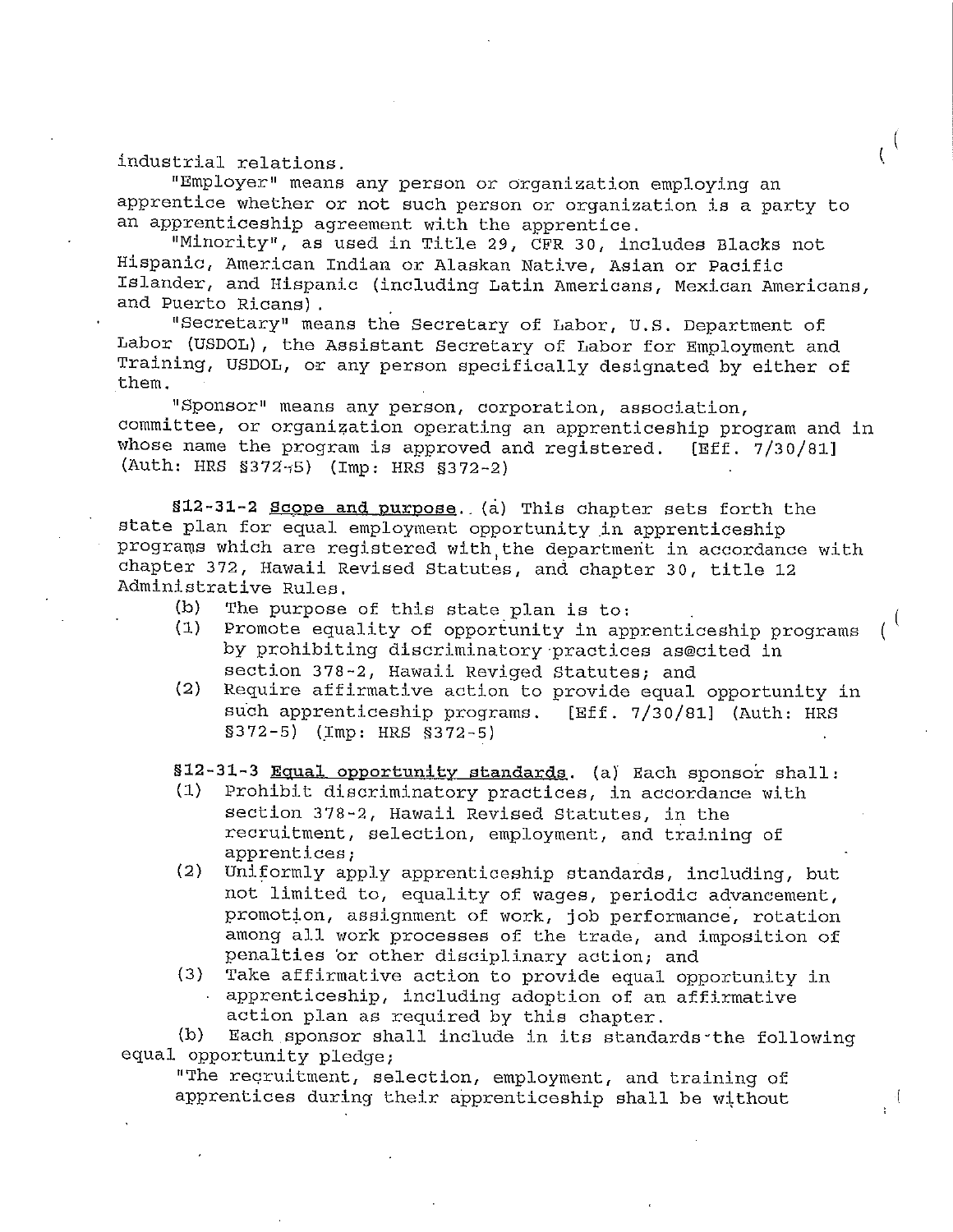discrimination on the basis of race, color, religion, national origin, sex, age, physical handicap, marital status, or arrest and court record which does not·have a substantial relationship to the functions and responsibilities of the prospective or continued employment, provided that a sponsor may refuse to refer for employment an individual for good cause relating to the ability of the individual to perform the work in question. Affirmative action shall be undertaken to provide equal employment opportunity in apprenticeship and the apprenticeship program shall be operated as required under chapter 31, title · 12, Administrative Rules."

(c) A sponsor of a program seeking registration with the department shall take the following actions:

( (

Ť

- (1) Include in the standards of its apprenticeship program the equal opportunity pledge prescribed in subsection (b);
- (2) Adopt an affirmative action plan required by section 12-31-4; and
- (3) Adopt a selection procedure required by section  $12-31-6$ . A sponsor adopting a selection method under section 12-31-7, 12-31-8, or 12-31-9 shall prepare, and have available for submission upon request, copies of its amended standards, affirmative action plan, and-sefection procedure. A sponsor adopting a selection method under section 12-31-10 shall submit to the department copies of its standards, affirmative action plan, and selection procedure in accordance with the requirements of that section.

(d) A sponsor shall not be required to adopt an affirmative action plan under section 12-31-4 or a selection procedure under section 12-31-6 if it submits to the department satisfactory evidence that it is in compliance with an equal employment opportunity program providing for the selection of apprentices and for affirmative action in apprenticeship, including goals and timetables for women and minorities which have been approved as meeting the requirements of Title VII of the Civil Rights Act of 1964, as amended, and its implementing regulations published in title 29, CFR; chapter XIV (Equal Employment Opportunity Commission Rules and Regulations) or Executive Order 11246, as amended, and its implementing regulations of title 41, CFR, chapter 60.

(e) A sponsor of a program in which fewer than five apprentices are indentured shall not be required to adopt an affirmative action plan under section 12~31-4 or a selection procedure under section 12-31-6, provided that such a program was not adopted to circumvent the requirements of this chapter. [Eff. 7/30/81] (Auth: HRS §372-5) (Imp: HRS §372-5)

**§12-31-4 Affirmative action plans.** (a) A sponsor's commitment to equal opportunity in the recruitment, selection, employment, and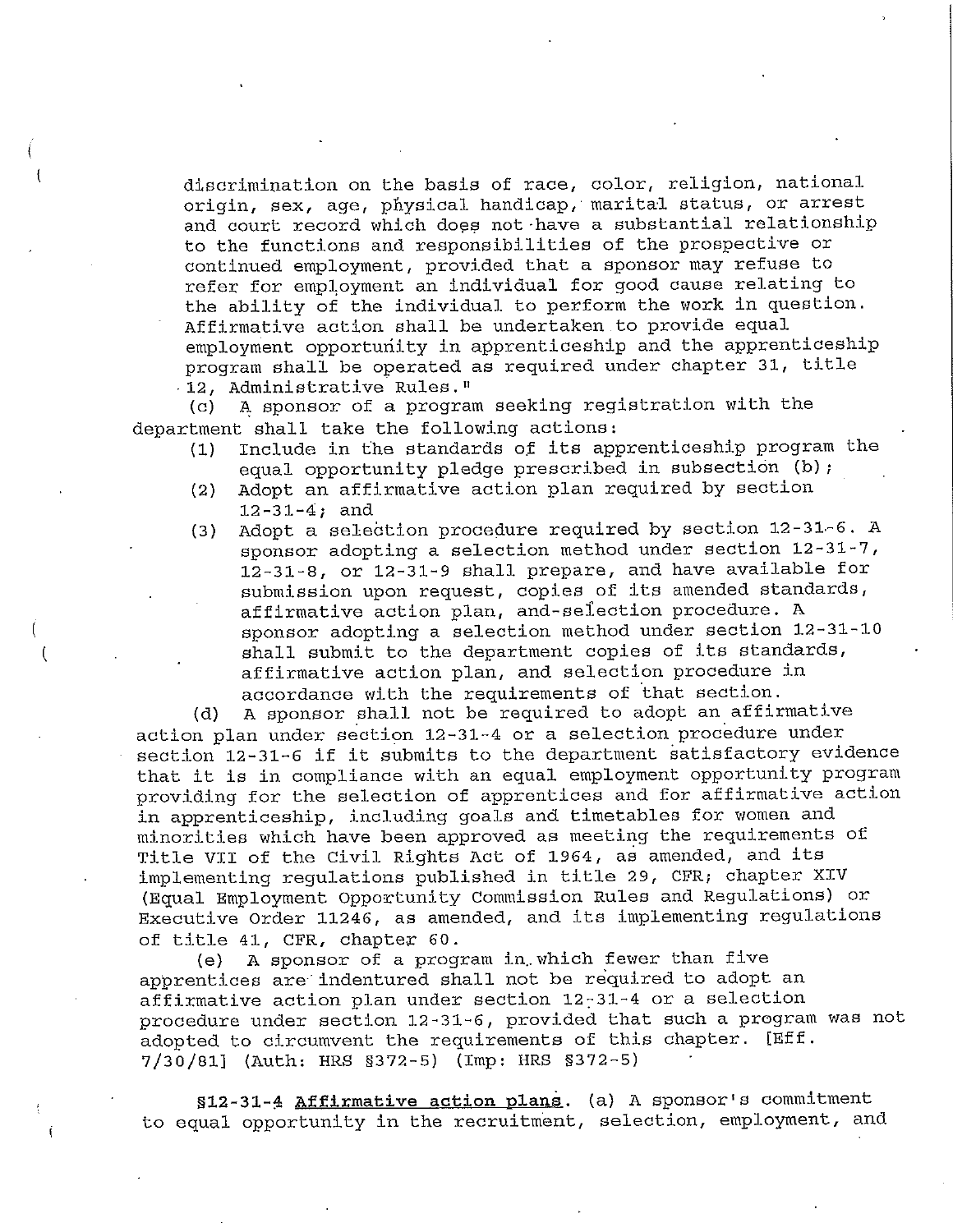training of apprentices shall include the adoption of a written affirmative action plan.

(b) Affirmative action is not mere passive nondiscrimination. It includes procedures, methods, and programs for the identification, positive recruitment, training, and motivation of present and potential minority and female apprentices, including the establishment of goals and timetables. It is action which. will equalize opportunity in apprenticeship so as to allow full utilization of the work potential of minorities and women. The overall result to be sought is equal opportunity in apprenticeship for all individuals participating in or seeking entrance to the nation's labor force.

(c) An acceptable affirmative action plan shall also include adequate provision for outreach and positive recruitment that would reasonably be expected to increase the participation of minorities and women in apprenticeship by expanding their opportunities of becoming eligible for apprenticeship selection. In order to achieve these objectives, sponsors shall undertake activities such as those listed below. It is not contemplated that each sponsor necessarily will include all the listed activities in its affirmative action program. The scope of the affirmative action program will depend on all the circumstances including the size·and type of the program and its resources. However, the sponsor shall be required to undertake a significant number of appropriate activities in order to enable it to  $($ meet its obligations under this chapter. The affirmative action plan shall set forth the specific steps the sponsor intends to take in the areas listed below:<br>(1) Disseminat

- Dissemination of information concerning the nature of the apprenticeship, requirements for admission to apprenticeship, availability of apprenticeship opportunities, sources of apprenticeship applications, and the equal opportunity policy of the sponsor. For programs customarily receiving applications throughout the year, such information shall be regularly disseminated but not less than semiannually. Such information shall be given to the department, local schools, employment service offices, women's centers, outreach programs, and community organizations which can effectively reach minorities and women, and shall be published in newspapers which are circulated in the minority community and in the general areas in which the program sponsor operates;
- (2) Participation in workshops that familiarize school, employment service, and other appropriate personnel with the apprenticeship system and current opportunities therein;·
- (3) Cooperation with the state department of education and vocational education systems to develop programs for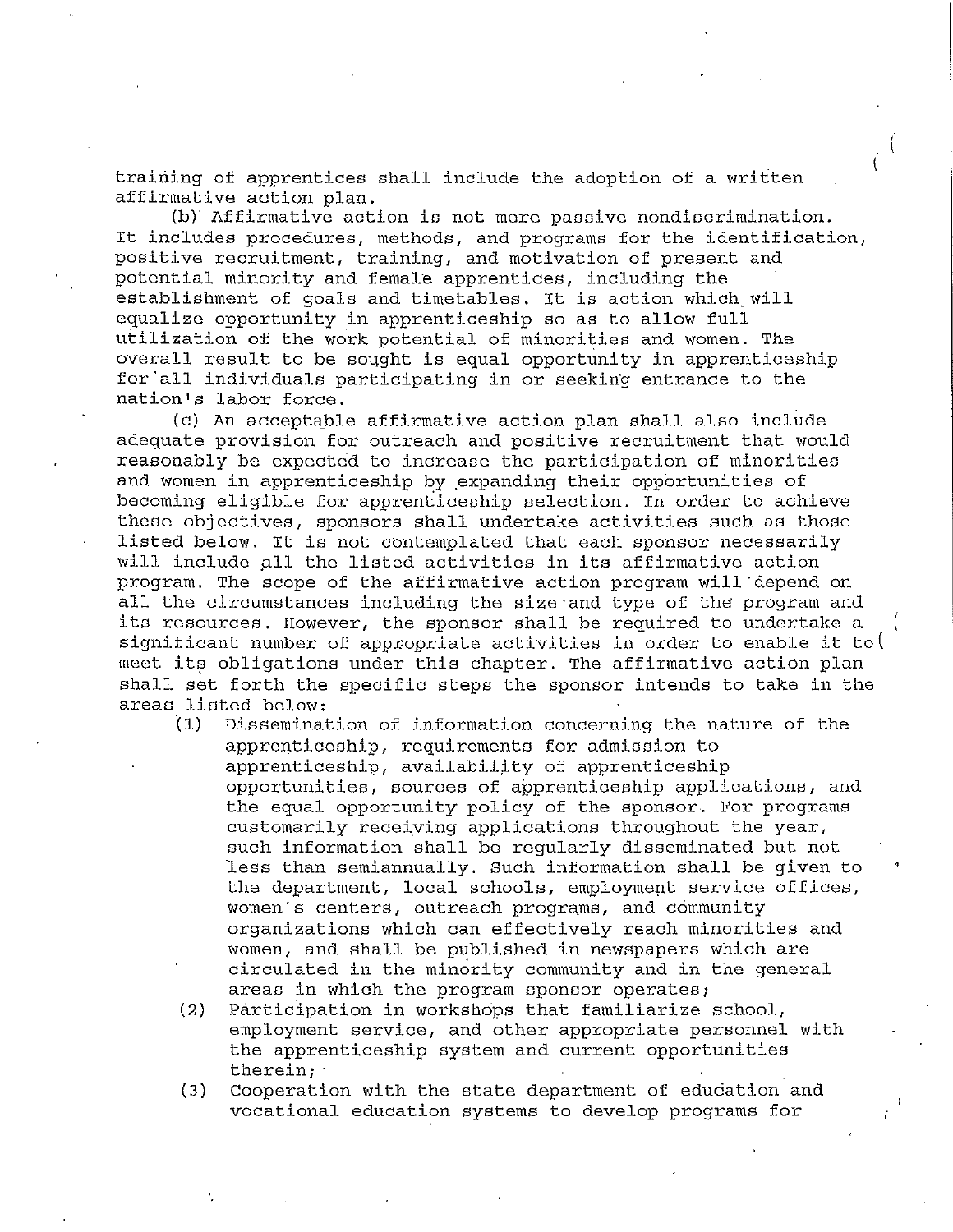preparing students to meet the standards and criteria required to qualify for entry into apprenticeship programs;

(4) Internal communication of the sponsor's equal opportunity policy in such a manner as to foster understanding, acceptance, and support among the sponsor's various officers, supervisors, employees, and members and to encourage such persons to take the necessary action to aid the sponsor in meeting its obligations under this chapter;

- (5) Engaging in programs such as outreach for the positive recruitment and preparation of potential applicants for apprenticeship; where appropriate and feasible, such programs shall provide for pretesting experience and training. If no such programs are in existence, the sponsor shall seek to initiate these programs, or, when available, to obtain financial assistance from the USDOL. In initiating and conducting these programs, the sponsor may be required to work with other sponsors and appropriate community organizations. The sponsor shall also initiate programs to encourage and prepare women to enter traditionally male programs;
- (6) Encouraging the establishment and utilization of programs of preapprenticeship; preparatory trade training, or others designed to afford related work experience or to prepare candidates ·for apprenticeship. A sponsor shall make appropriate provision in its affirmative action plan to assure that those who complete such programs are afforded full and equal opportunity for admission into the apprenticeship program;
- (7) Utilization of journeyworkers to assist-in the implementation of the sponsor's affirmative action ·program;
- (8) Granting advance standing or credit on the basis of previously acquired experience, training, skills, or aptitude for all applicants equally; and
- $(9)$  Other appropriate action to ensure that the recruitment, selection, employment, and training of apprentices during apprenticeship shall be without discrimination on the basis of race, color, religion, national origin, sex, age, physical handicap, marital status or arrest and court record. [Eff: 7/30/81] (Auth: HRS §372-5) (Imp. HRS [Eff: 7/30/81] (Auth: HRS §372-5) (Imp. HRS §372-5)

the establishment of goals and timetables: **§12-31-5 Goals and timetables.** (a) The following shall apply in

(1) A sponsor adopting a selection method under section 12--31-7 or 12-31-8, which determines on the basis of the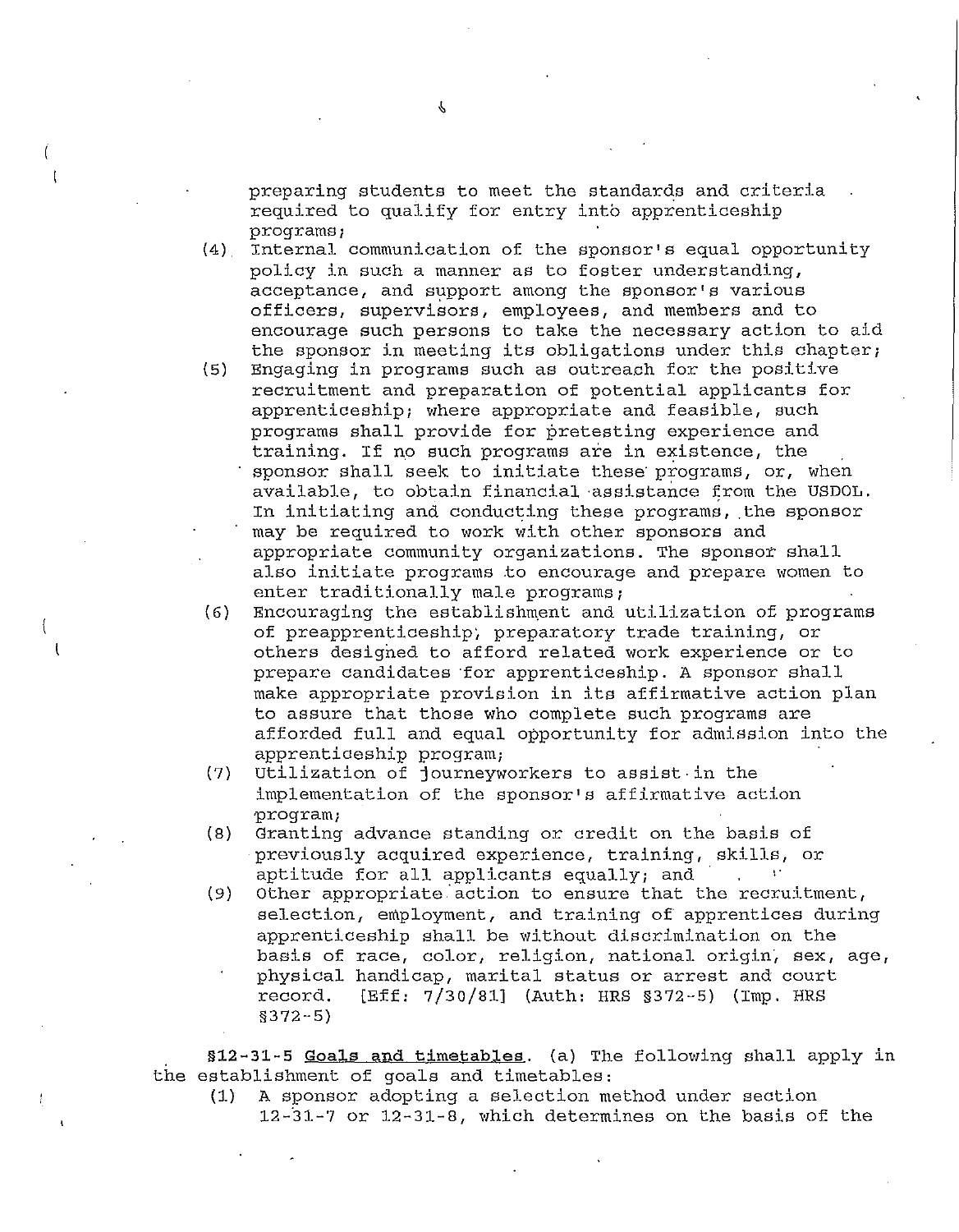analysis described in subsection (b) that it has .deficiencies in terms of underutilization of minorities or women, or both, in the craft or crafts represented by the program, shall include in its affirmative action plan percentage goals and timetables for the admission of minority or female applicants, or both, into the eligibility pool;

- (2) A sponsor adopting a selection method under section 12-31-9 or 12-31-10, which determines on the basis of the analysis described in subsection (b) that it has deficiencies in terms of the under- utilization of ·minorities, or women, or both, in the craft or crafts represented by the program, shall include in its ·affirmative action plan percentage goals and timetables for the selection of the underutilized groups of applicants for the apprenticeship program;
- $(3)$  <sup>n</sup>Underutilization<sup>"</sup> as used in this chapter refers to the situation where there are fewer minorities or women, or both, in the particular craft or crafts represented by the program than would reasonably be expected in view of an analysis of the specific factors in subsection (b). Where, on the basis of the analysis, the sponsor determines that it has no deficiencies, no goals and timetables need be established. However, the affirmative action plan shall include a detailed explanation why no goals and timetables have been established;
- (4) Where the sponsor fails to submit goals and timetables as part of its affirmative action plan and fails to provide an explanation thereof, or submits goals and timetables which are unacceptable, the department shall establish goals and timetables applicable to the sponsor for the admission of minority or female applicants, or both, into the eligibility pool or selection of apprentices,.as appropriate. The sponsor shall make good faith efforts to attain these goals and timetables in accordance·with the requirements of this section.

(b) The sponsor's determination as to whether goals and timetables should be established shall be based on an analysis of at least the following factors, which analysis shall be set forth in writing as part of the affirmative action plan:<br>(1) The size of the working age minority:

- The size of the working age minority and female population in the program sponsor's labor market area;
- (2) The size of the minority and female labor force in the program sponsor• s labor market area;
- (3) The percentage of minority and female participation as apprentices in the particular craft as compared with the percentage of minorities and women in the labor force in

 $\mathbf{f}$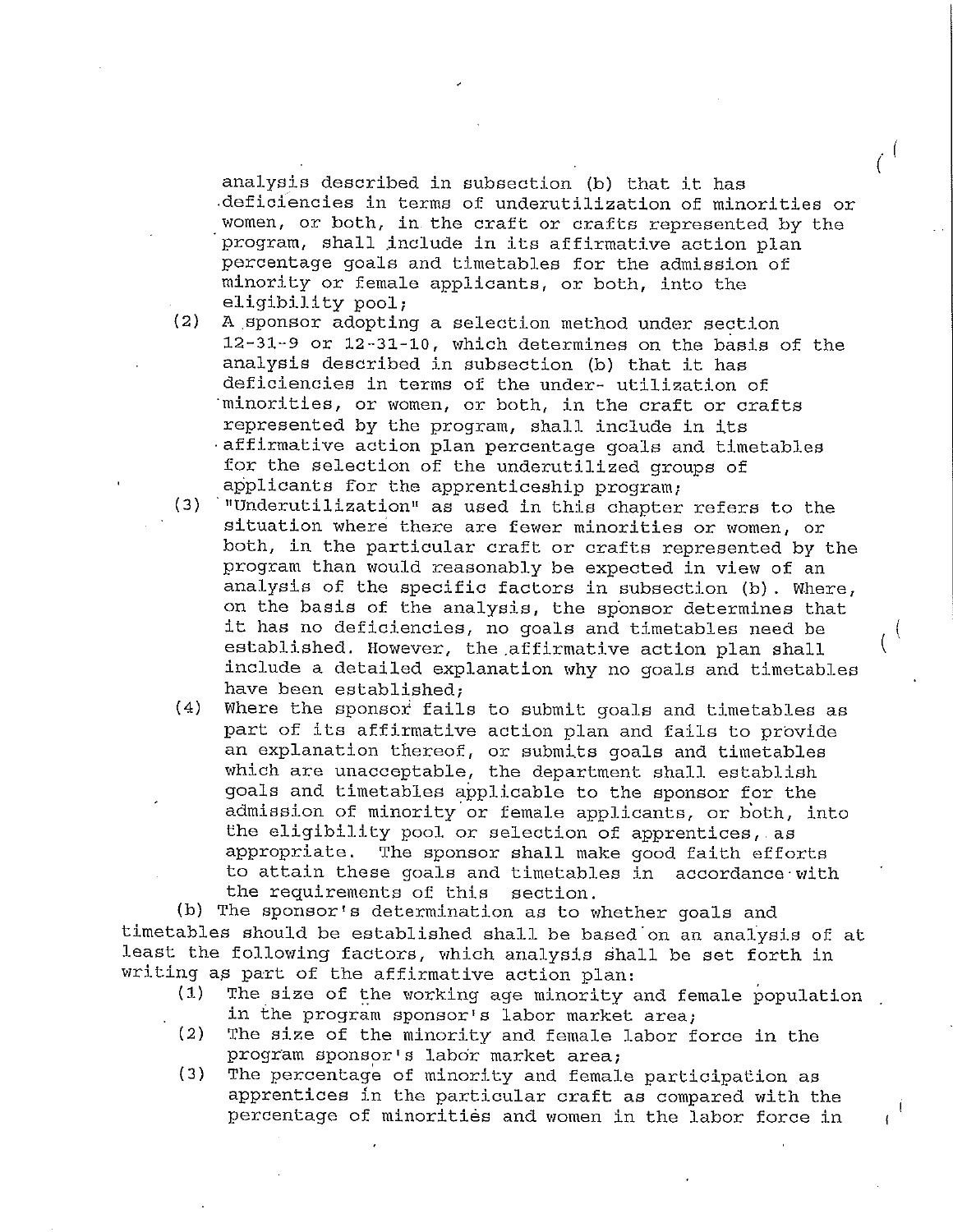the program sponsor's labor market area;

- (4) The percentage of minority and female participation as journeyworkers employed by the employer br employers participating in the program as compared with the percentage of minorities and women in the labor force in the sponsor's labor market area and the extent to which the sponsor should be expected.to correct any deficiencies through the achievement of goals and timetables for the selection of apprentices; and
- (5) The general availability of minorities and women with present or potential capacity for apprenticeship in the program sponsor's labor market area.

(c) The goals and timetables shall be established on the basis of the sponsor's analyses of its underutilization of minorites and women and its entire affirmative action program. A single goal for minorities and a separate single goal for women are acceptable unless a particular group is employed in a substantially disparate manner in which case separate goals shall be established for such group. Such separate goals would be required, for example, if a specific minority group of women·was underutilized even though the sponsor had achieved its standards for women generally. In establishing the goals, the sponsor shall consider the results which could be reasonably expected from its good faith efforts to make its overall affirmative action program work. Compliance with these requirements shall be determined by whether the sponsor has met its goals within its timetables, or failing that, whether it has made good faith efforts to meet its goals and timetables. Its "good faith efforts" shall be judged by whether it is following its affirmative action program and attempting to make it work, including evaluation and changes in its program where necessary to obtain the maximum effectiveness toward the attainment of its goals. However, in order to deal fairly with program sponsors, and with women who are entitled to protection under the goals and timetables requirements, the program sponsor would generally be expected to set a goal for women for the entering year class at a rate which is not less than fifty per cent of the proportion women are of the workforce in the program sponsor's labor market area and set a percentage goal for women in each class beyond the entering class which is not less than the participation rate of women in the preceding class.

(d) The department shall make available to program sponsors data and information on minority and female labor force characteristics for each standard metropolitan statistical area and for other special areas as appropriate. [Eff. 7/30/81] (Auth: HRS §372-5) (Imp: HRS §372-5)

**§12-31-6 Selection of apprentices.** In addition to the development of a written affirmative action plan to ensure that

( (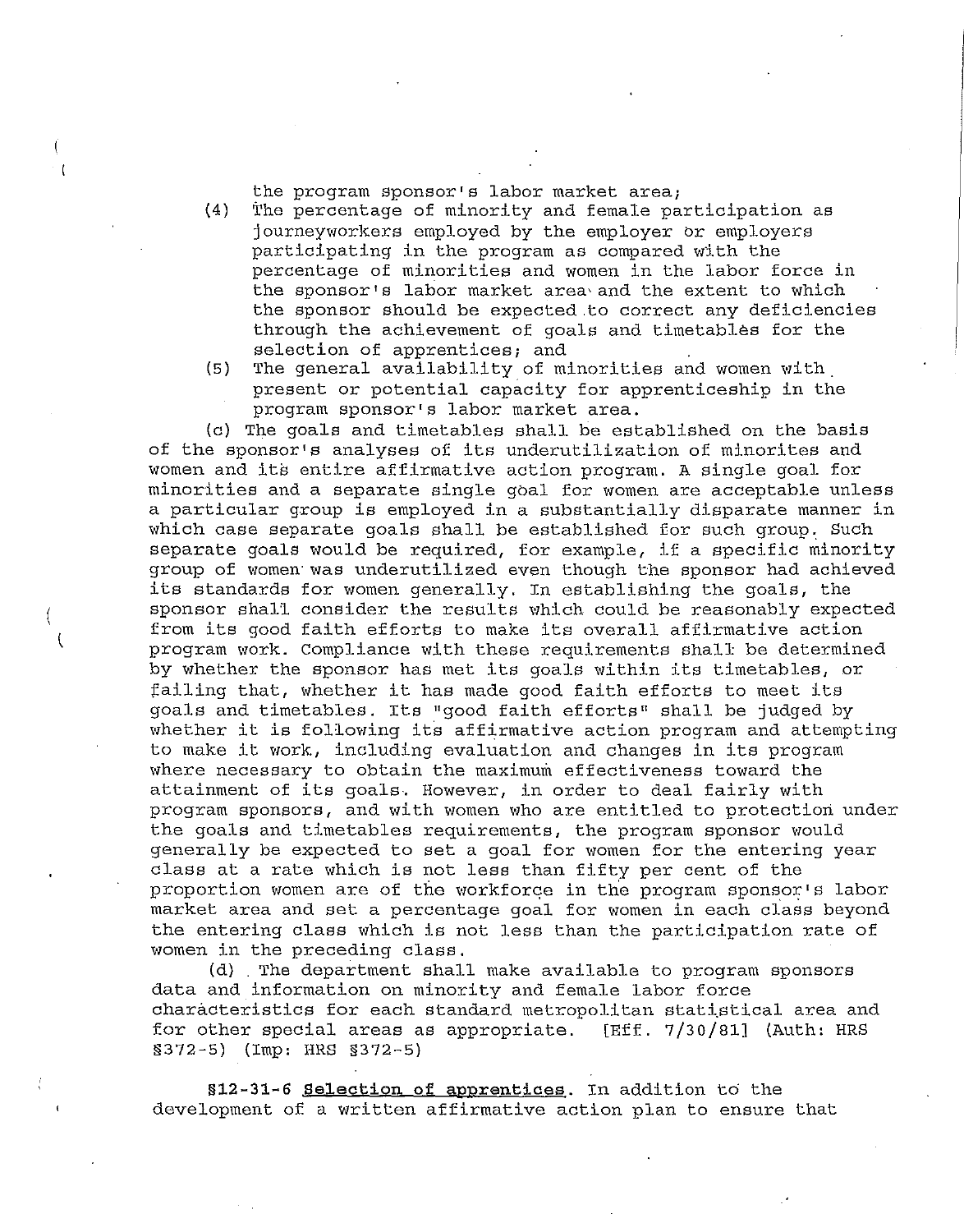minorities and women have an equal opportunity in apprenticeship, each sponsor shall further provide in its affirmative action program that the selection of apprentices shall be made under one of the methods specified in section 12-31-7, 12-31-8, 12-31-9, or 12-31-10. [Eff. 7/30/81] (Auth: HRS §372-5) (Imp: HRS 372-5)

 $\mathfrak{c}$ 

 $\overline{\phantom{a}}$ 

**§12-31-7 Selection on basis of rank from pool of eligible applicants.** (a) A sponsor may select apprent'ices from a pool of eligible applicants created in accordance with the requirements of subsection (e) on the basis of the rank order of scores of applicants on one or more qualification standards where there is a significant statistical relationship between the rank order of scores and performance in the apprenticeship program. In demonstrating such relationship, the sponsor·shall follow the procedures set forth in guidelines on employee selection procedures published in title 41, CFR,-part 60-3.

(b) The sponsor adopting this method of selecting apprentices shall meet the requirements of subsections (c) through  $(g)$ .

(c) A pool of eligibles shall be created from applicants who meet the qualifications of minimum legal working age; or from applicants who meet qualification standards in addition to minimum legal working age; provided that any additional qualification standards conform with the following requirements:

- (1) The qualification standards, and the procedures for determining such qualification standards, shall be stated in detail and shall provide criteria for the specific factors and attributes to be considered in evaluating applicants for admission to the pool. The score required under each qualification standard for admission to the pool shall also be specified. All qualification standards, •and the score required on any standard for admission to the pool, shall be directly related to job performance, as shown by a significant statistical relationship between the score required for admission to the pool, and performance in the apprenticeship program. In demonstrating such relationship, the sponsor shall follow the procedures set forth in title 41, CFR, part 60-3. Qualifications shall be considered as separately required so that the failure of an applicant to attain the specified score under a single qualification standard shall disqualify the applicant from admission to the pool;
- (2) Any qualification st'andard for admission to the pool consisting of aptitude test scores shall be directly related to job performance., as shown by significant statistical relationships between the score on the aptitude tests required for admission to the pool and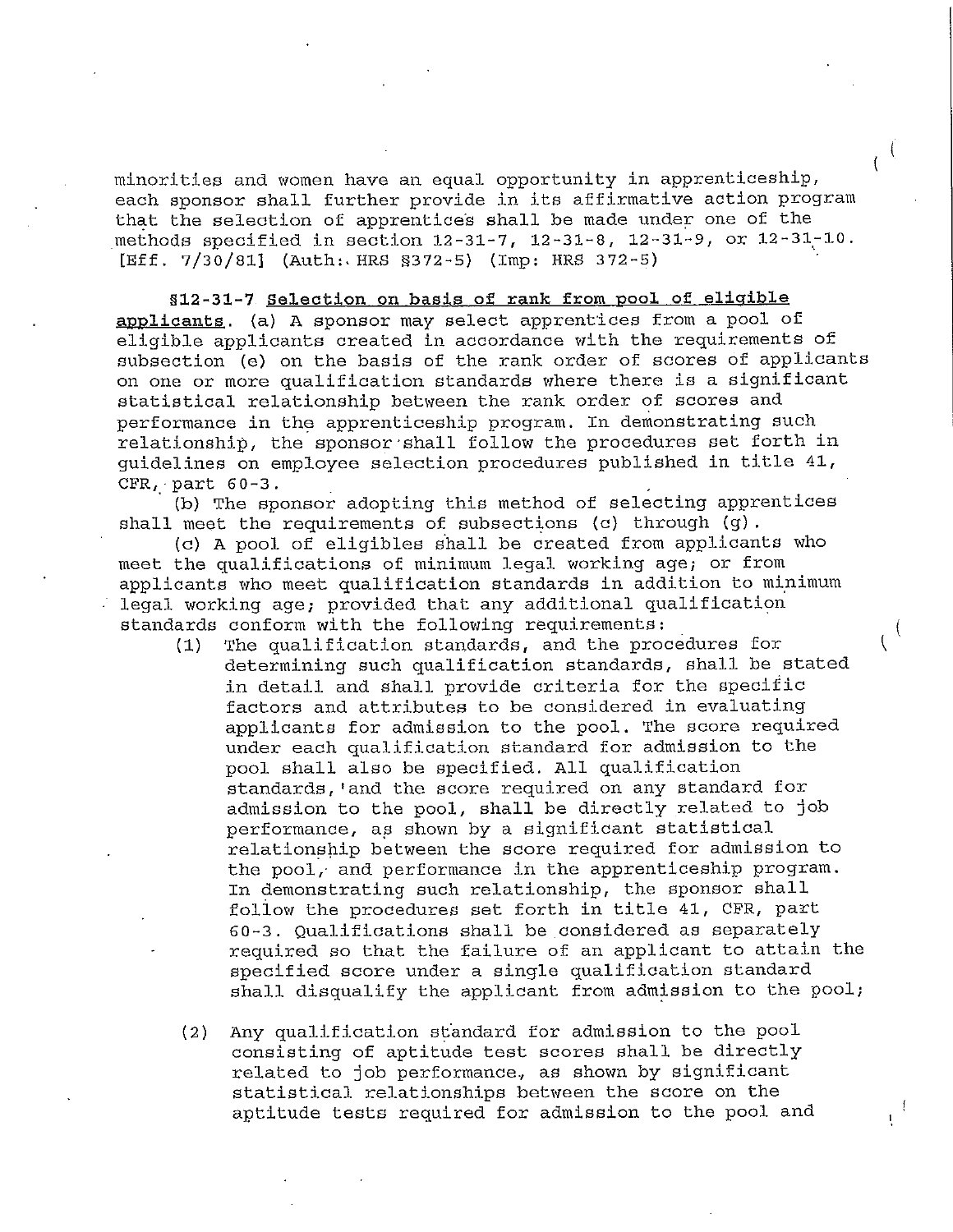performance in the apprenticeship program. In determining such relationship, the sponsor shall follow the procedures set forth in title 41, CFR, part 60-3. The requirements of this paragraph shall also be applicable to aptitude tests utilized by a program sponsor which are administered by the state employment service, or any other person, agency, or organization engaged in the selection or evaluation of personnel. A national test developed and administered by a national joint apprenticeship committee shall not be approved by the department unless such test meets the requirements of this paragraph;

(3) All educational attainments or achievements as qualifications for admission to the pool shall be directly related to job performance as shown by a significant statistical relationship between the score required for admission to the pool and performance in the apprenticeship program. In demonstrating such relationship, the sponsor shall meet the requirements of title 41, CFR, part 60-3. School records or a passing grade on the general education development tests recognized by the state board of education or University of Hawaii shall be evidence of educational achievement. Education requirements shall be applied uniformly to all applicants.

(d) Oral interviews shall not be used as a qualification standard for admission into an eligibility pool. However, once an applicant is placed in the eligibility pool, and prior to selection for apprenticeship from the pool, the applicant may be required to submit to an oral interview. Oral interviews shall be limited to such objective questions as may be required to determine the fitness of applicants to enter the apprenticeship program, but shall not include questions relating to qualificiations previously determined in gaining entrance·to the eligibility pool. When an oral interview is used, each interviewer shall record the questions and the general nature of the applicant's answers, and shall prepare a summary.of any conclusions. Each applicant rejected from the pool of eligibles on the basis of an oral interview shall be given a written statement of such rejection, the reasons therefor, and the appeal rights available to the applicant;

(e) All applicants who meet the requirements for admission shall be notified and placed in the eligibility pool. The program sponsor shall give each rejected applicant who is not selected for the pool or the program a notice of rejection, including the reasons for the rejection, the requirements for admission to the pool of eligibles, and the appeal rights available to the applicant;

(f) The sp'onsor shall establish, where required by section 12-31-5, percentage goals and timetables for the admission of

I (

 $\overline{\mathcal{L}}$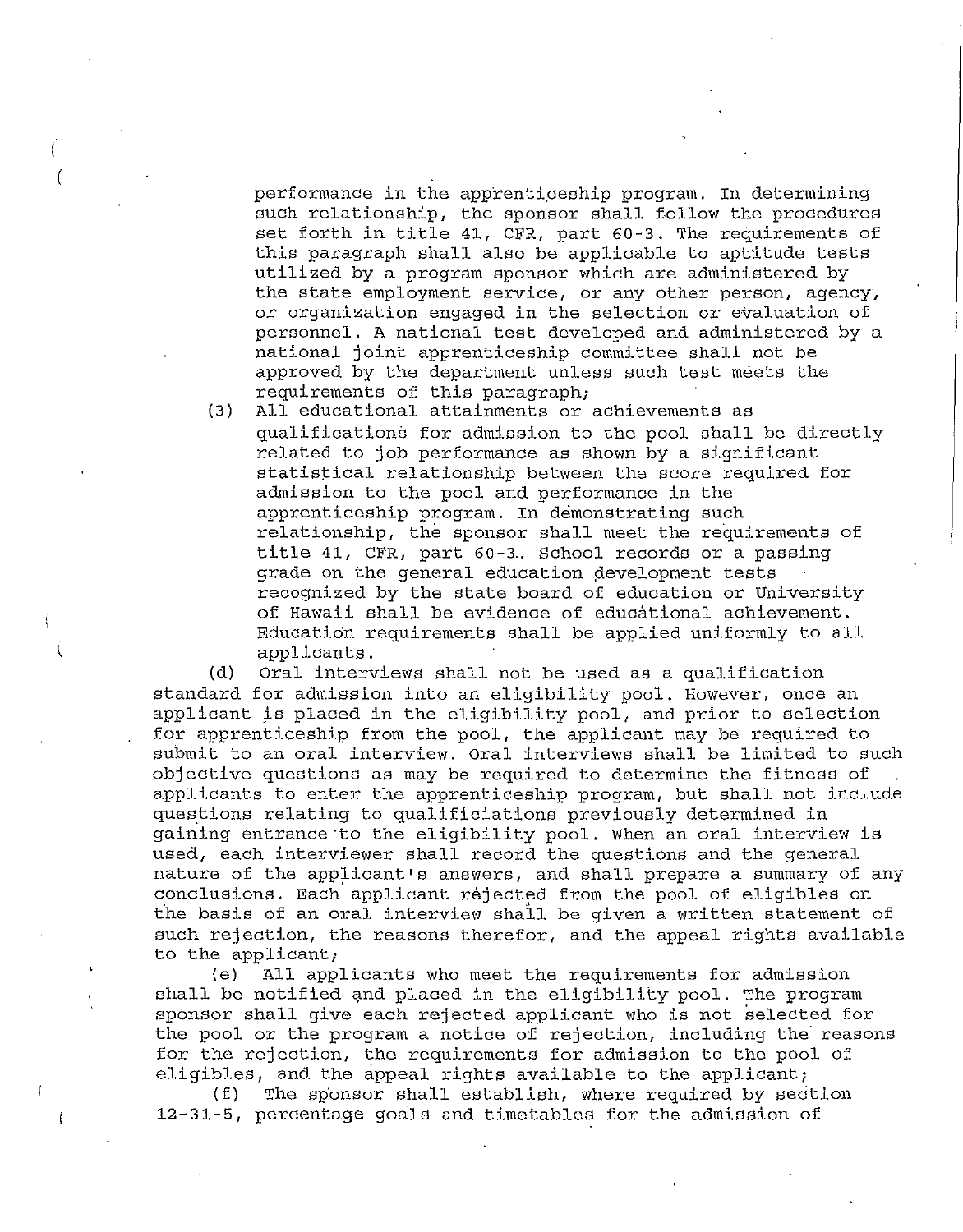minorities and women into the pool of eligibles in accordance with the provisions of that section;

(  $\mathbf{I}$ 

 $\mathbf{r}$ 

(g) A sponsor shall be deemed to be in compliance with its commitments under subsection (f) if it meets its goals or timetables or if it makes good faith efforts to meet these goals and timetables. In the event of the failure of the sponsor to meet its goals and timetables, ·it shall be given an opportunity to demonstrate that it has made every "good faith effort" to meet its commitments. All the actions of the sponsor shall be reviewed and evaluated in determining whether such good faith efforts have been made. (Eff. 7/30/81] (Auth: HRS §372-5) (Imp: HRS §372-5)

§12-31-8 Random selection from pool of eligible applicants. (a) A sponsor may select· apprentices from a pool of eligible applicants on a random basis. The method of random selection is subject to approval by the department. Supervision of the random selection process shall be by one or more impartial persons selected by the sponsor, but not associated with the administration of the apprenticeship program. The time and place of the selection, and'the number of apprentices to be selected' shall be announced. The place of the selection shall be open to all applicants and the public. The names of apprentices drawn by this method shall be posted immediately following the selection at the program sponsor's place of business.

(b) The sponsor adopting this method of selecting apprentices shall meet the requirements of section  $12-31-7$  (c) through (e) relating to the creation of a pool of eligibles, oral interviews, and notification of applicants.

(c) The sponsor shall establish, where required by section 12-31-5, percentage .goals and timetables for the admission of minorities and women into the pool of eligibles in accordance.with the provisions of that section.

(d). Determinations as to the sponsor• s compliance with its obligations under this chapter shall be in accordance with the provisions of section, 12-31-7(g). [Eff. 7/30/81] (Auth: HRS §372-5)  $(Imp: HRS S372-5)$ 

**§12-31-9 Selection from pool of current employees.** (a) A sponsor may select apprentices from an eligibility pool of the workers already employed by the program sponsor in a manner prescribed by a collective bargaining agreement where one exists, or by the sponsor's estaplished promotion policy. The sponsor adopting this method of selecting apprentices shall establish goals and timetables for the selection of minority and female apprentices, unless the sponsor concludes, in accordance with the provisions of section  $12-31-5$ , that it does not have deficiencies in terms of underutilization of minorities or women, or both, in the apprenticeship of journeyworker crafts represented by the program.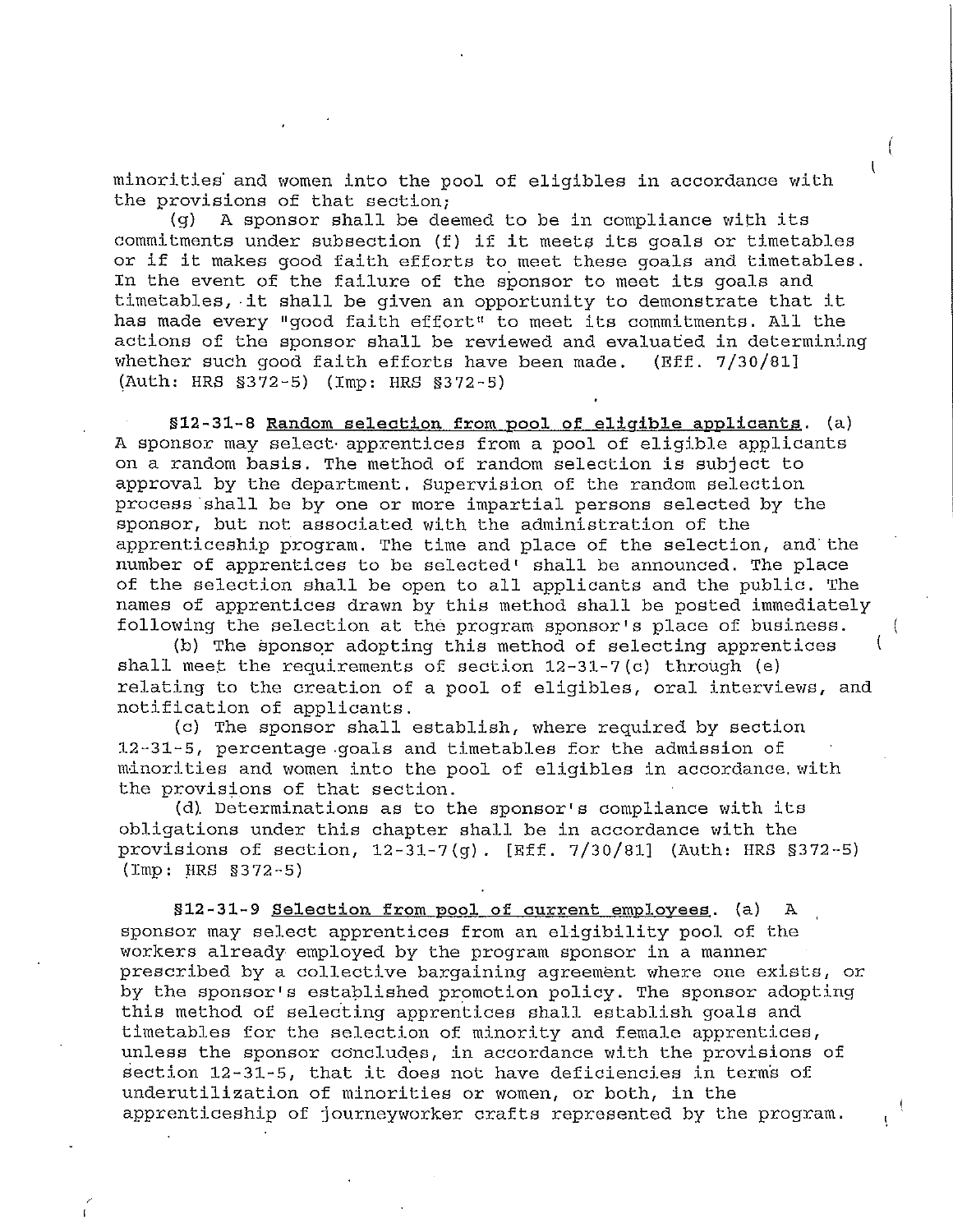{b) Determination as to the sponsor's compliance with obligations under this chapter shall be in accordance with the visions of section 12-31-7 {g) . [Eff. **7** /30/81] (Auth: HRS §372-5) (Imp: HRS §372-5)

(

(

**§12-31-10 Alternative selection methods.** (a) A sponsor may select apprentices by means of any other method, including its present selection method, provided that the sponsor meets the following requirements:

- (1) The sponsor shall complete development of the revised selection method it proposes to use along with the rest of its written affirmative action program including, where required by section 12-31-5:
	- (A) Its percentage goals and timetables for the selection of minority or female applicants, or both, for apprenticeship; and
	- (B) Its written analysis, upon which such goals and timetables, or lack therof, are based.
	- {C) The establishment of goals and timetables shall be in accordance with the provisions of section 12-31-5. The sponsor shall not implement any such selection method until the department has approved the selection method as meeting the requirements of this chapter and has approved the remainder of its affirmative action program including its goals and timetables. If the department fails to act upon the selection method and the affirmative action program within thirty days of its submission, the sponsor then may implement the selection method.
- (2) Apprentices shall be selected on the basis of objective and specific qualification standards. Examples of such standards are fair aptitude tests, school diplomas or equivalent, occupationally essential health requirements, fair interviews, school grades, and previous work experience. Where interviews are used, adequate records shall be kept, including a brief summary of each interview and the conclusions on each of the specific factors, e.g., motivation, ambition, and willingness to accept direqtion which are part of the total judgement. In applying any such standards, the sponsor shall meet the requirements of title 41, CFR, part 60-3.

(b) Determination as to the sponsor's compliance with its obligations under this chapter shall be in accordance with the provisions of section 12-31-?(g). Where a sponsor, despite its good faith efforts, fails to meet its goals and timetables within a reasonable period of time, the sponsor may be required to make appropriate changes in-its affirmative action programs to the extent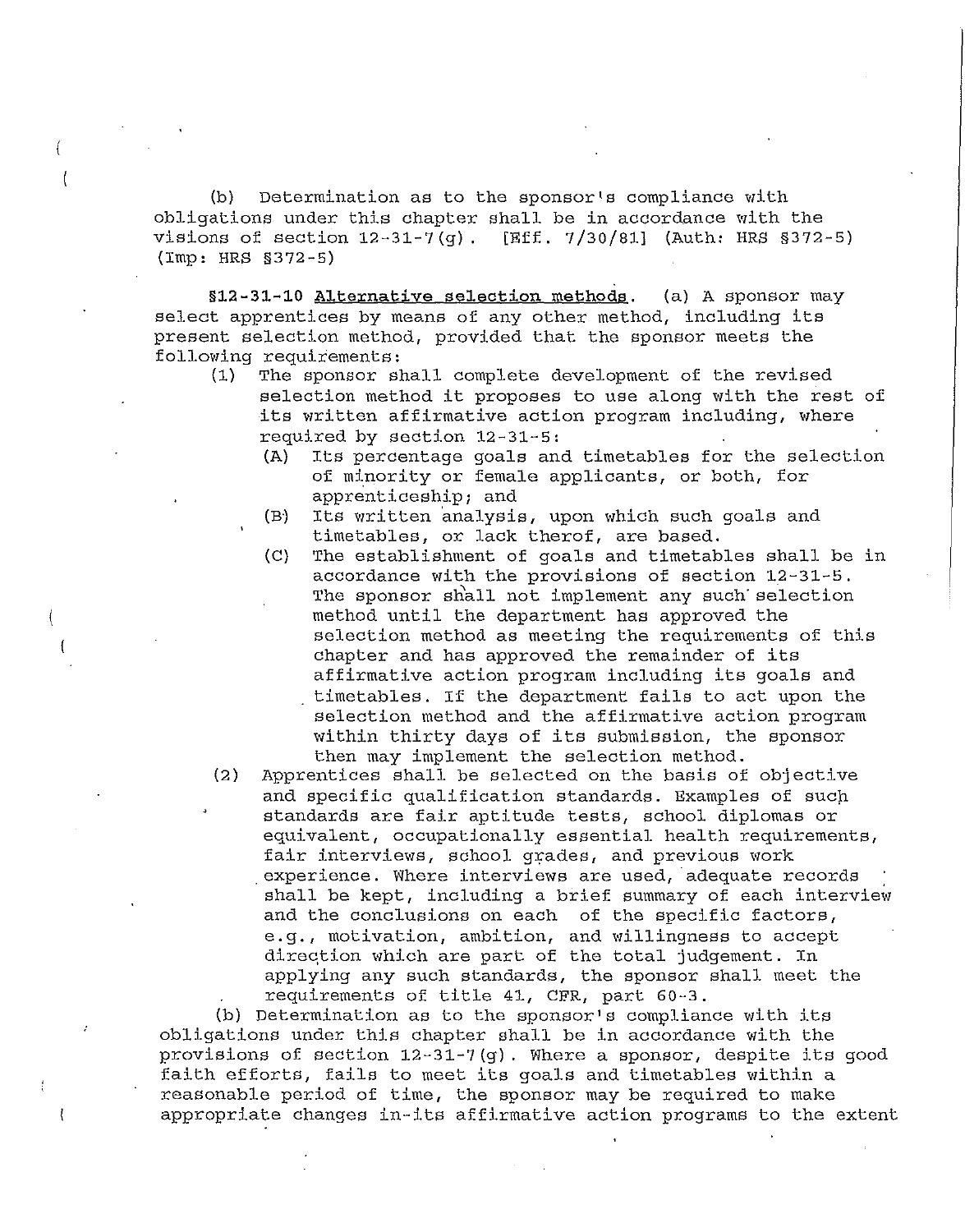necessary to obtain maximum effectiveness toward the attainment o.f its goals. The sponsor may also be required to develop and adopt an alternative selection method, including a method prescribed by the department, where it is determined that the failure of the sponsor to meet its goals is attributable in substantial part to the selection method. Where the sponsor's failure to meet its goals is attributable in substantial part to its use of a qualification standard which has adversely affected the opportunities of minorities or women, or both, for apprenticeship, the sponsor may be required to demonstrate that such qualification standard is directly related to job performance, in accordance with the provisions of section  $12-31-7$  (c) (1) or this subsection. [Eff.  $7/30/811$  (Auth: HRS 8372-5) (Imp. HRS 8372-5) [Eff.  $7/30/81$ ] (Auth: HRS §372-5) (Imp: HRS §372-5).

**§12-31-11 List of eligibles and public notice.** (a) The sponsor shall establish a reasontbl@e pe@riod of not less than two weeks for accepting applications for admission to an apprenticeship program. There shall be at least thirty days of public notice in advance of the earliest date for application for admission to the apprenticeship program (see section 12-31-4(c) on affirmative action with respect to disseminaton of information).

(b) Applicants who have been placed in·a pool of eligibles shall be retained on lists of eligibles subject to selection for a period of two years. Applicants may be removed from the list at an earlier date at their request or following their failure to respond to an apprentice job opportunity given by certified mail, return receipt requested.

(c) Applicants who have been accepted in the program shall be afforded a reasonable period of time in light of the customs and' practices of the industry to report for work. All applicants shall be treated equally in determining such period of time. It shall be the reponsibility of the applicant to keep the sponsor informed of the applicant's current mailing address. Upon request, a sponsor may restore to the list of eligibles applicants who have been removed from the list or who have failed to respond to an apprentice job opportunity. [Eff. 7/30/81] {Auth: HRS §372-5) (Imp: HRS §372-5)

**§12-31-12 Complaint procedure.** (a) Any complaint concerning discrimination or other equal opportunity matters shall be submitted, processed, and resolved in accordance with state or federal equal employment opportunity laws.

(b) Sponsors shall provide written notice of the above complaint procedure to all applicants for apprenticeship and all apprentices. [Eff. 7/30/81] (Auth: HRS §°372-5) (Imp: HRS §372-5)

**§12-31-13 Records,** (a) The records pertaining to individual applicants, selected or rejected, shall be maintained in such manner as to permit identification of minority and female participants. Each  $_1$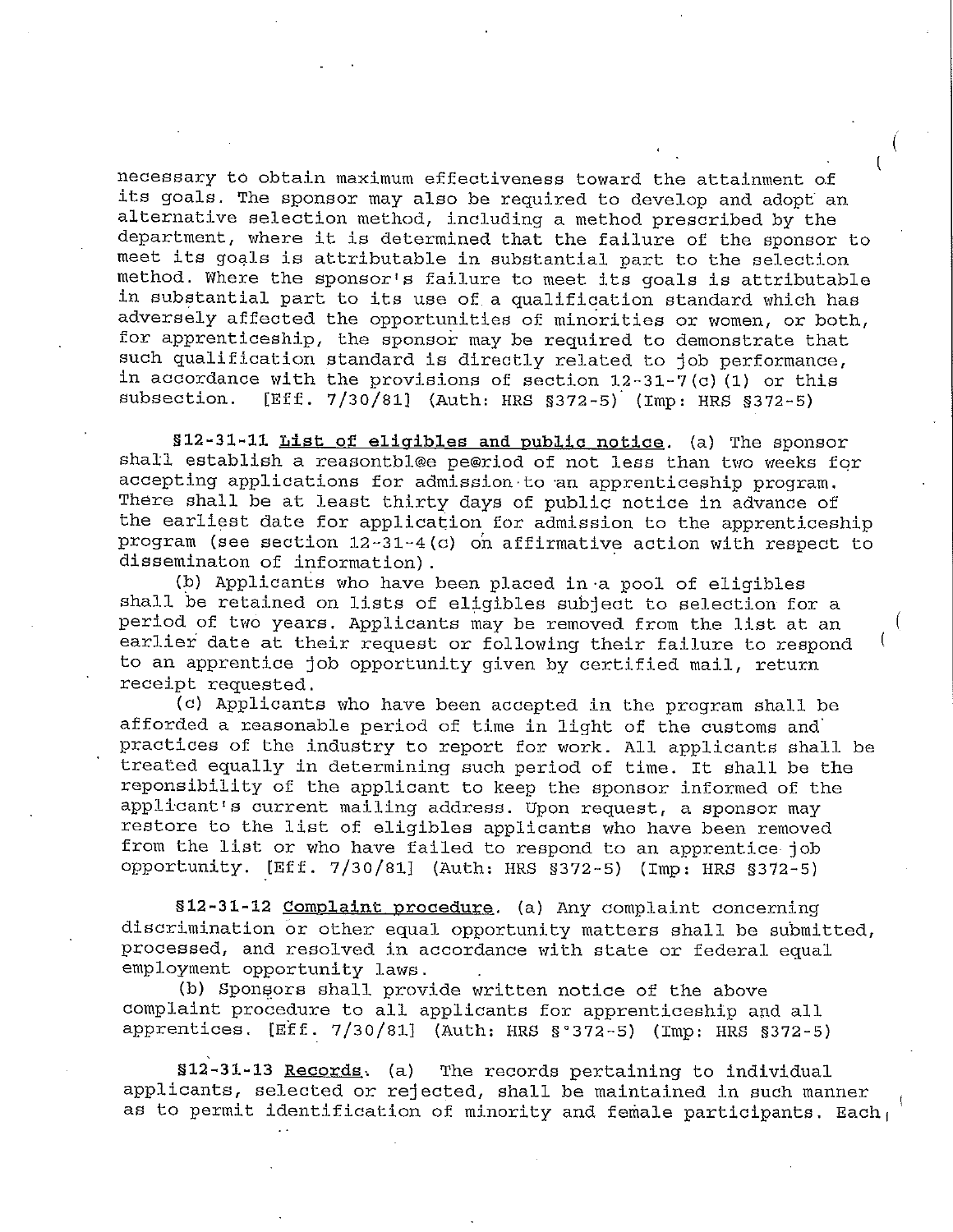sponsor shall keep adequate records for a period of five years, including:

- (1) A summary of the qualifications of each applicant;
- Basis for evaluation and for selection or rejection of each applicant;
- (3) Records pertaining to interviews of applicants;
- (4) The original application for each applicant;
- Information relative to the operation of the apprenticeship program, including but not limited to job assignment, promotion, demotion, layoff, cancellation, rates-of pay or other forms of compensation, hours of work, and, separately, hours of training provided; and
- (6) Any other records pertinent to a determination of compliance with this chapter, as may be required by the department.

{b) Each sponsor shall retain a statement of its affirmative action plan required by section 12-31-4 for the prompt achievement of full and equal opportunity in apprenticeship, including all data and analyses made pursuant to the requirements of that section. Sponsors shall review their affirmative action plans annually and update them where necessary, including the goals and timetables.

(c) Each sponsor shall maintain evidence that its qualification standards have been validated in accordance with the requirements set forth in this chapter.

(d) The department shall keep adequate records, including registration requirements, individual program standards and registration records, program compliance reviews and investigations, and any other records pertinent to a determination of compliance with this chapter, as may be required by the USDOL, and shall report to the USDOL as may be required.

(e) 1he records required by this chapter and any other information relevant to compliance with these rules shall be maintained for five years and made available upon request to the department, USDOL, or other authorized representatives. [Eff. 7/30/81] (Auth: HRS §372-5) (Imp: HRS §372-5)

**§12-31-14 Compliance reviews.** (a) The department shall regularly conduct a systematic review of apprenticeship programs in order to determine the extent to which sponsors are complying with this chapter and shall also conduct compliance reviews, when circumstances so warrant, and take appropriate action regarding programs which are not in compliance with the requirements of this chapter. Compliance reviews shall consist of comprehensive analyses and evaluations of each aspect of the apprenticeship program, including on-site investigations and audits.

(b) Sponsors seeking new registrations or reregistrations shall be subject to a compliance review by the department, as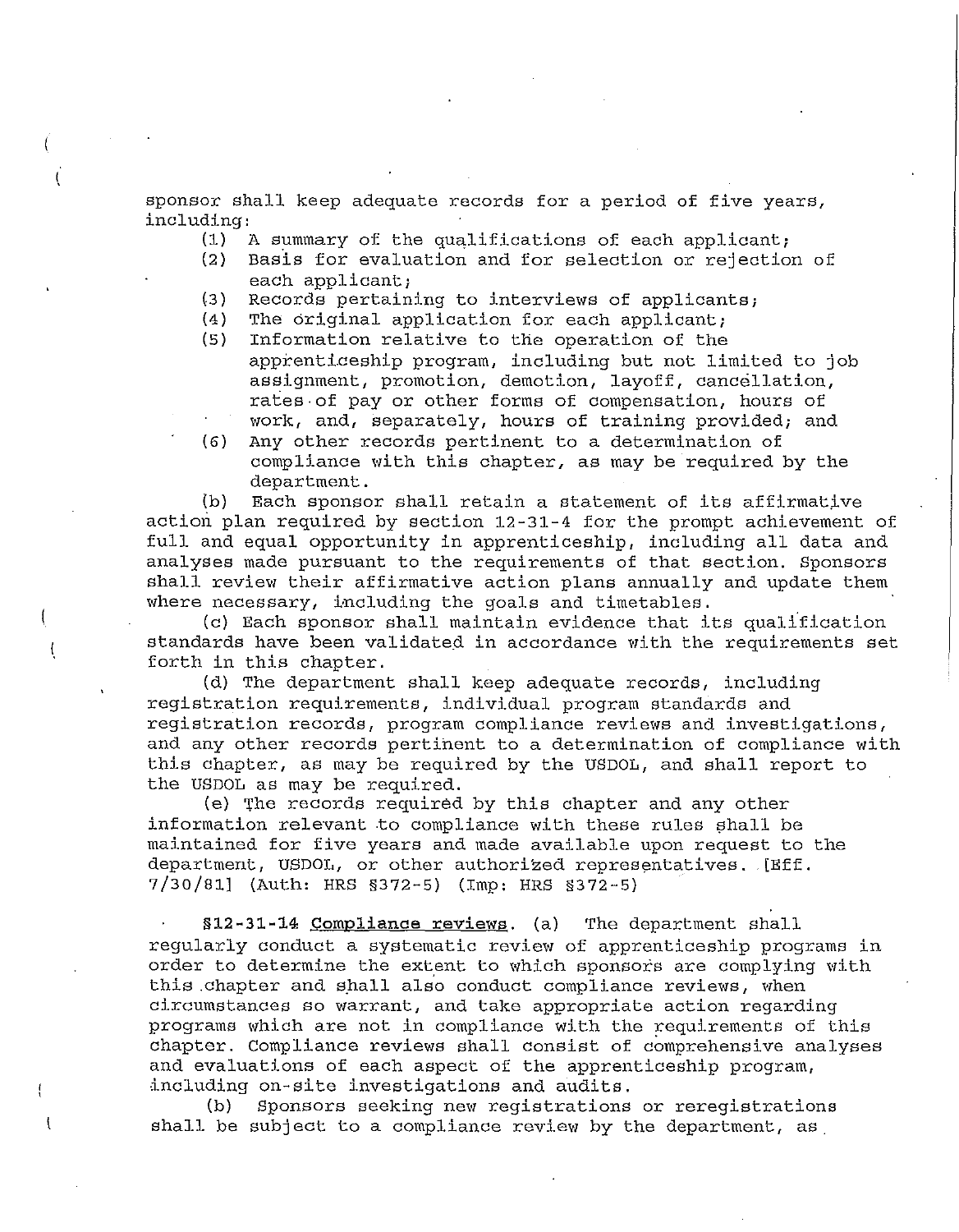described in subsection (a), as part of the registration process. (c) Where the compliance review indicates that the sponsor is . not operating in accordance with this chapter, the department shall notify the sponsor in writing of the results of the review and make a reasonable effort to secure voluntary compliance on the part of the program sponsor within a reasonable time before undertaking sanctions under section 12-31-17. In the case of sponsors seeking new registration, the department shall provide appropriate · recommendations to the sponsor to enable it to ach@tte, comdl.iance for registration purposes. [Eff. 7 /30/81] (Auth\_: HRS §372-5) (Imp: HRS

§372-5)

**§12-31-15 Noncompliance with federal** and **state equal opportunity requirements.** A pattern or practice at noncompliance by a sponsor (or where the sponsor is a joint apprenticeship committee, by one of the parties represented on such committee) with federal or state laws or rules requiring equal opportunity may be grounds for the imposition of sanctions in accordance with section 12-31-17 if such noncompliance is related to the equal employment opportunity of current or farmer apprentices, or both, of such an apprenticeship program under this chapter. The sponsor shall take affirmative steps to assist and cooperate with employers and unions in fullfilling their eq UA ejnployment opportunity obligations. [Eff: 7/30/81] (Auth: HRS §372-5) (Imp: HRS §372-5)

§12-31-16 Adjustments in schedule for compliance review or **complaint processing.** If in the judgement of the department a particular situation requires special processing and determination, the department shall take the steps necessary to permit such determination if it finds that no person or party affected by the<br>determination will be prejudiced by the special processing. [Eff: determination will be prejudiced by the special processing. 7/30/81] (Auth: HRS §372-5) (Imp: HRS §372-5)

**§12-31-17 Sanctions.** (a) Where, as a result of a compliance review or other reason, the department determines that:

- (1) There is reasonable cause to believe that an apprenticeship program is not operating in accordance with' this chapter; and
- (2) Voluntary corrective action has not been taken by the program sponsor;

the department shall institute proceedings to deregister the program or it shall refer the matter for investigation to the Equal Employment Opportunity Commission or to the enforcement division of the department under chapter 378, Hawaii Revised Statutes.

(b) Deregistration proceedings shall be conducted in accordance with section 12-30-9, Administrative Rules.

(c) If a hearing is requested, the hearing shall be conducted